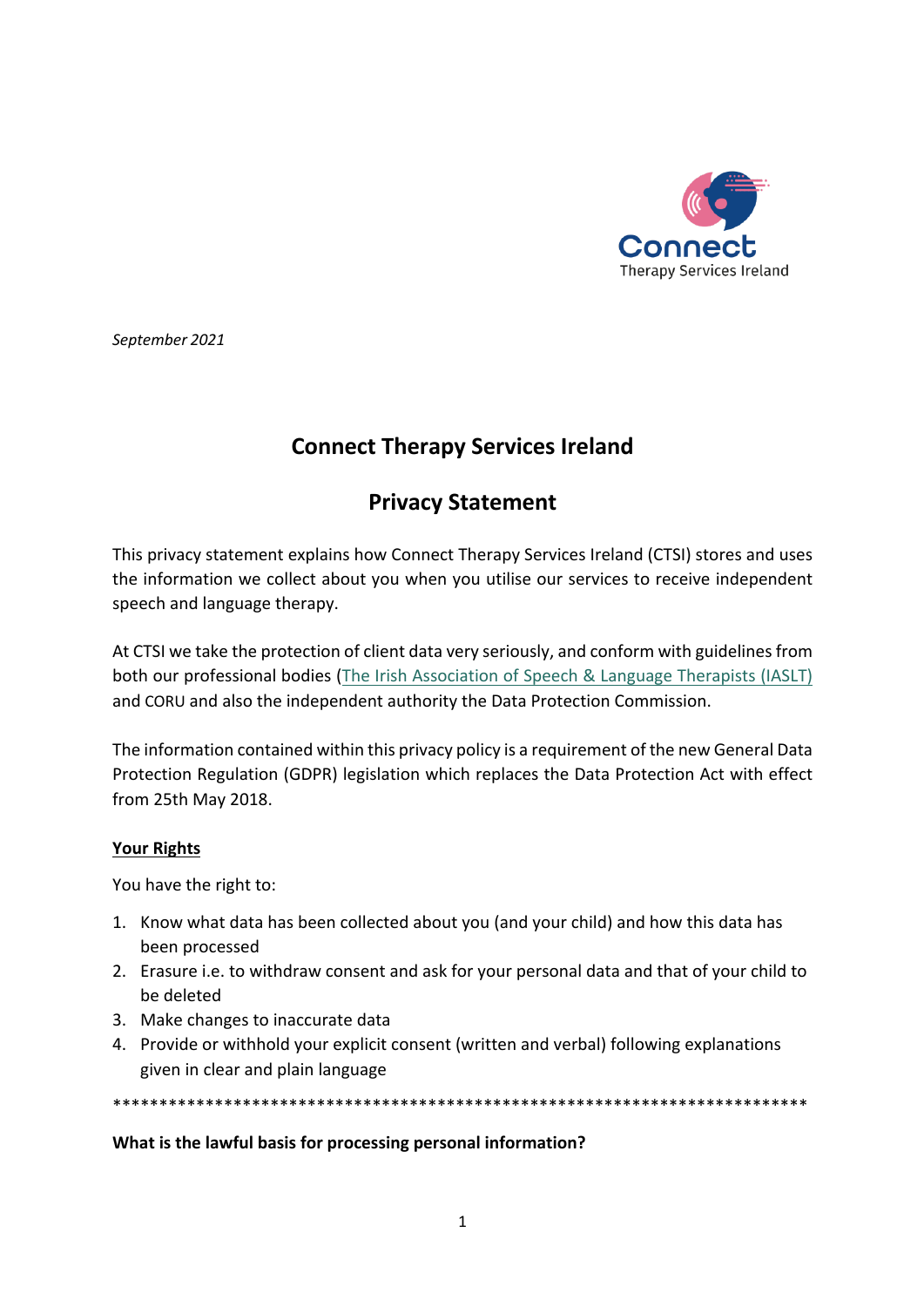CTSI processes your personal data under the lawful basis of 'legitimate interests' (GDPR Article 6-1-f). As with any healthcare provider, when you employ the services of CTSI, there is an implied understanding that we will not be able to assess and treat you safely and appropriately unless you or others give us the relevant information to do so. We will always discuss it with you prior to us gaining information from other sources. We will request your verbal consent to us gaining this information.

CTSI processes your healthcare data under the lawful basis of the provision of health or social care or treatment (GDPR Article 9-2-h). We are legally permitted to store and use your health data and communicate this with other professionals involved in your care for health-related purposes (assessment, diagnosis, and treatment), because we are bound by the confidentiality rules of our own professional bodies.

## **What data do you collect about me and why?**

CTSI will collect a variety of data which helps us to assess, diagnose and provide treatment to you. Data may be given to us by you or other people and can include the following:

- Personal information e.g. name, address, date of birth
- Health information e.g. medical history
- Email addresses
- Telephone numbers
- Correspondence e.g. clinical letters and reports, print outs of emails
- Assessment forms/results
- Clinical observations
- Audio / video recordings
- Photographs e.g. for use in communication apps and naming practice
- Financial information e.g. bank sort code and account number
- Private insurance policy details
- Contact details for family members (\*)

(*\*) Please note that the names and contact details about any family member forms part of the data we hold about you so is treated the same in terms of confidentiality and security.* 

Information may be given to us verbally (e.g. over the telephone) or in writing by you, your family/carer, another healthcare professional involved in your care, your private health insurer amongst others.

We have a professional and legal duty to ensure that the information we record about you is relevant to your treatment/care, accurate and up to date, and only used for the purposes for which it was collected. Please help us to keep our records up to date by informing us of any changes e.g. you move to a new house, change your telephone number or change your GP.

## **Where is my data kept?**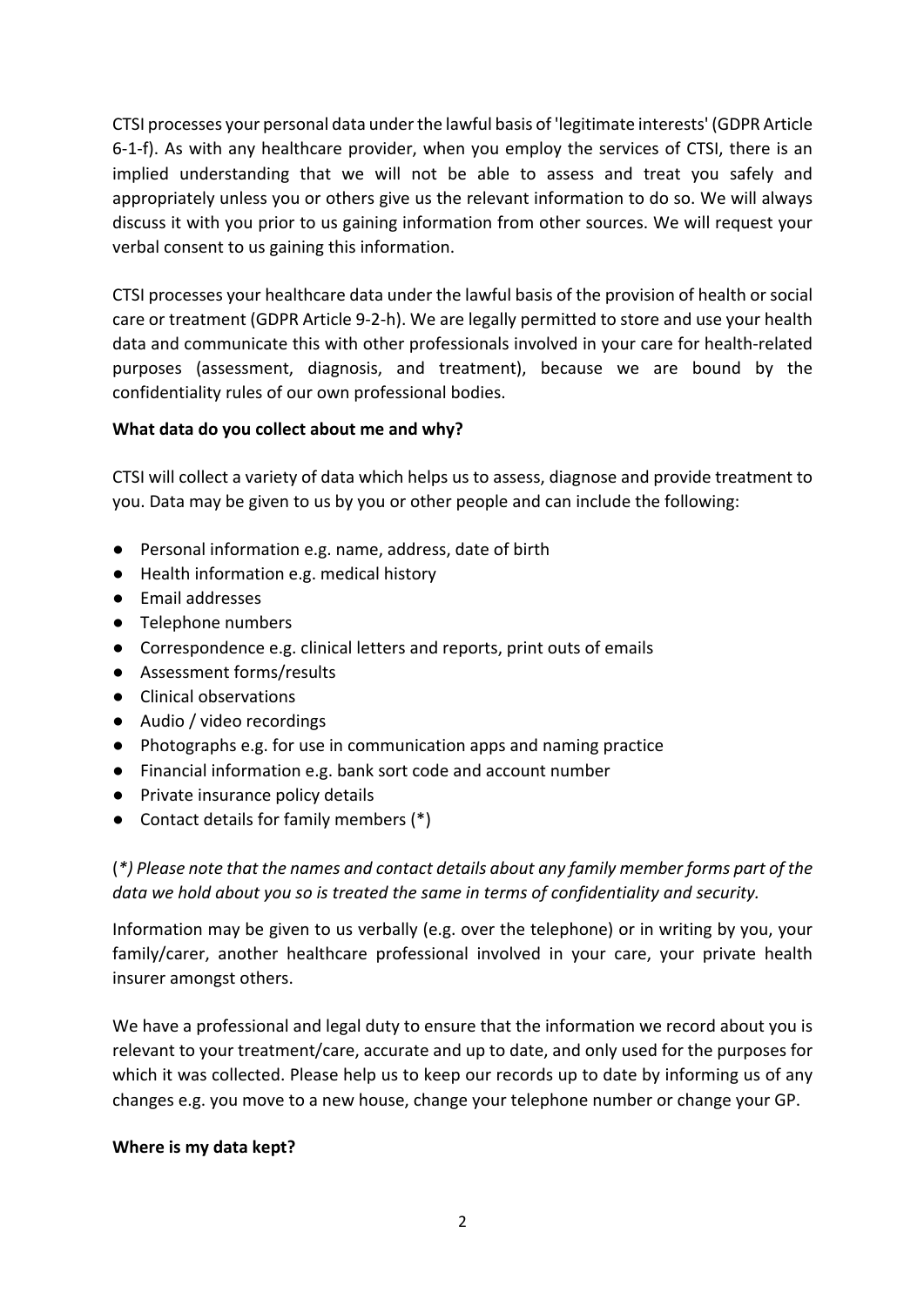Most of your data will be kept in your main electronic clinical 'file'. This file is electronic and stored in our online database, Writeupp, a Microsoft Cloud-based data handling server. Additional data about you may also be kept in the following places:

Clinical diaries Work mobile phones Electronic devices e.g. work i-Pads, laptop computers Removable media e.g. memory cards, memory sticks Invoices CTSI bank statements Google drive Back up hard drives Paper files (this information is minimal and usually relates only to assessment forms, correspondence from other professionals and any hard copies of reports)

\*\* Please refer to the privacy policies of Google and Microsoft, companies with whom we have contractual agreements.

#### **How is my data secured?**

CTSI takes the security of your data very seriously and employs a series of measures to prevent theft, loss, damage or unauthorised access. These measures are checked regularly by the company directors. Writeupp is a password access database. It uses Microsoft Cloud infrastructure. All data is stored securely in locked filing cabinets when not in use. When it is necessary to transport data about you (e.g. bringing any paperwork to your clinic appointments), this will be kept with the therapist at all times. Wherever possible, we anonymise data using a writeupp reference number only to identify you. Phones are pin/password protected. Laptops are password protected, the hard drive is encrypted as an additional security measure, and we use anti-virus software to protect data from cyberattack.

## **Who has access to my data?**

Your named therapist, as an employee of CTSI, has direct access to your clinical records. The Directors of CTSI also have access. This enables us to have clinical discussions about your care should this be required, respond to queries you may have and run the business in terms of invoicing, accounting and fulfilling Revenue requirements.

## **Who do you share my data with?**

When providing healthcare, it is considered good practice to keep other people involved in your care updated. We may share your information with any of the following: another SLT or healthcare professional involved in your care, your private health insurer. We will ask for your permission/consent before sharing your information with other people. The exceptions to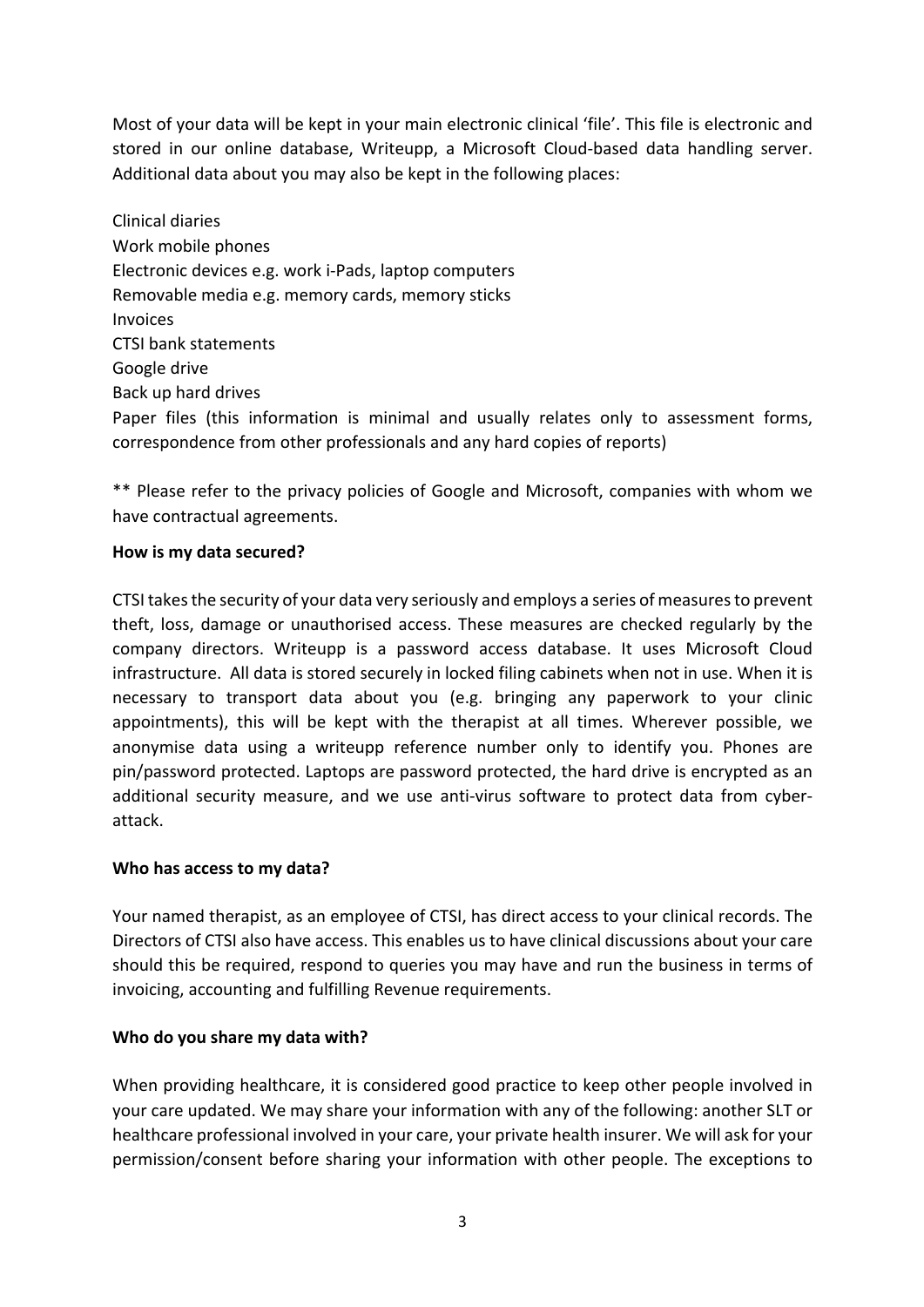this are if we are required to share the information by law, or of there is a safeguarding concern.

*CTSI will never sell or loan information about you to 3rd party service providers and your data will not be exported outside of Ireland.*

## **For how long will you store information about me?**

Professional guidelines require all Speech & Language Therapists (Independent or within the HSE) to retain clinical records relating to children until the child's 25<sup>th</sup> birthday (or 26<sup>th</sup> if young person was 17 at the conclusion of treatment).

Financial records and items such as CTSI bank statements (which may contain your name and bank details if you have made online payments) are also required to be kept for a full 7-year period by Revenue for tax purposes.

Accounts are shredded and destroyed by CTSI annually in the January of each year.

Duplicate data (which also appears in your SLT file) such as your telephone number and email address will be deleted from electronic devices wherever possible when you are discharged to reduce the possibility of a data breach if such devices are lost or stolen.

The above requirements mean that your 'right to be forgotten' under GDPR law does not apply until we no longer have a need to keep your data for the reasons explained above.

If you make an enquiry about our service but for whatever reason do not get back to us, any written notes of our telephone conversations with you, email correspondence and contact details will be deleted/shredded after a period of 3 months.

If you make an enquiry about our service and request that we maintain your details on our waiting list, we will do so until such time that a suitable appointment becomes available.

## **How can I access my information?**

CTSI will keep you fully informed of every aspect of your care. You will routinely be given copies of any letters or reports which are written about you unless there is a legal reason for us not to do so (e.g. adult safeguarding issues, police investigation, court evidence). You have the right to access your SLT file, but any request to do so must be made in writing to us. CTSI reserves the right to charge a fee to cover the administrative cost of providing this information where it is requested more than once.

## **What happens if there is a data breach?**